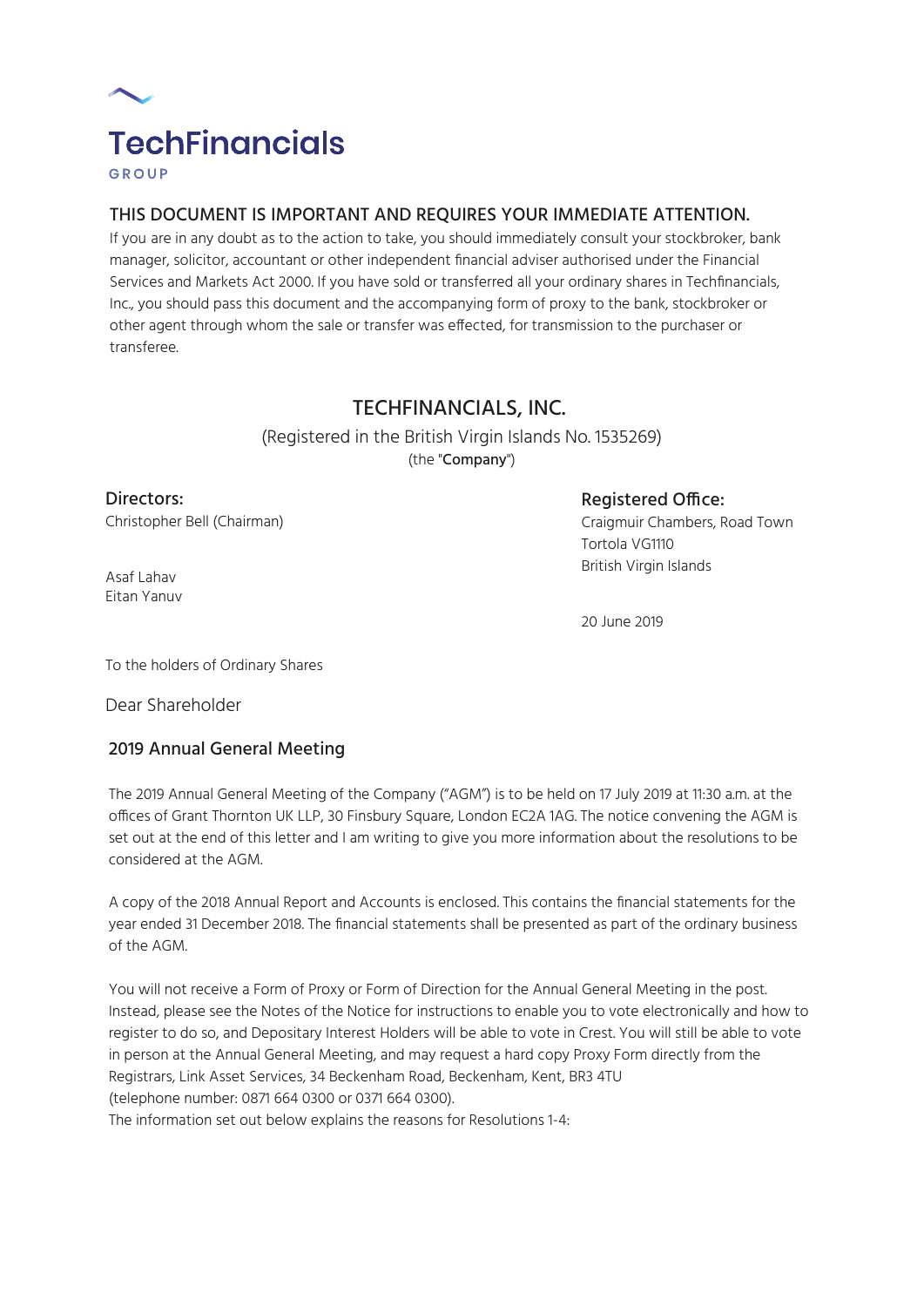

# Resolutions 1 and 2 – Re-election of directors:

In accordance with Regulations 7.5 to 7.10 of the Company's Articles of Association, Messrs. Asaf Lahav and Eitan Yanuv will retire from their positions as directors of the Company and stand for re-election at the AGM.

# Resolutions 3 and 4 – Amendment to the Company's Articles of Association.

### Resolution 3

Regulation 1.4(e) of the Articles of Association of the Company provides that Regulation 1.5 shall not apply to shares issued as payment for the acquisition of another corporate entity, as payment for the acquisition of securities of another corporate entity and/or as consideration in a joint venture to the other parties in such joint venture, provided, however, that such Shares shall not exceed 6% of the issued Shares of the Company in any single transaction.

The purpose of Resolution 3 is to amend Regulation 1.4(e) of the Articles of Association of the Company, so that Regulation 1.5 shall not apply to shares issued as payment for the acquisition of another corporate entity, as payment for the acquisition of securities of another corporate entity and/or as consideration in a joint venture to the other parties in such joint venture, provided, however, that such Shares shall not exceed 15% of the issued Shares of the Company in any single transaction.

This authority is being sought so as to maintain flexibility in the financing of the Company and to give the directors the opportunity to take advantage of business opportunities as they arise.

#### Resolution 4

Regulation 1.6 of the Articles of Association of the Company provides that the shareholders may authorise the directors, in advance and on an annual basis, to raise funds in an issue on a non-pre-emptive basis, by way of issuance of shares representing up to 15% of the issued shares of the Company (from time to time), and further provided, that the Company's general meeting may determine minimum terms and conditions (including price) for such issues, up to a 15% discount of the average mid-market price for the shares of the Company on the AIM Market of the London Stock Exchange over the 5 trading days prior to issue.

The purpose of Resolution 4 is to amend Regulation 1.6 of the Articles of Association of the Company, so that the directors shall have the authority to issue a total of up to 25% of the issued shares of the Company, until the date that is 12 months after the AGM, with up to a 25% discount of the average mid-market price for the shares of the Company on the AIM Market of the London Stock Exchange over the 5 trading days prior to the execution of a definitive agreement pursuant to which the Company undertakes to issue shares of the Company (collectively the "Amendments").

It is the directors' intention to seek renewal of this authority annually. This authority is being sought so as to maintain flexibility in the financing of the Company and to give the directors the opportunity to take advantage of business opportunities as they arise. This authority will enable the directors to raise additional working capital by way of a placing.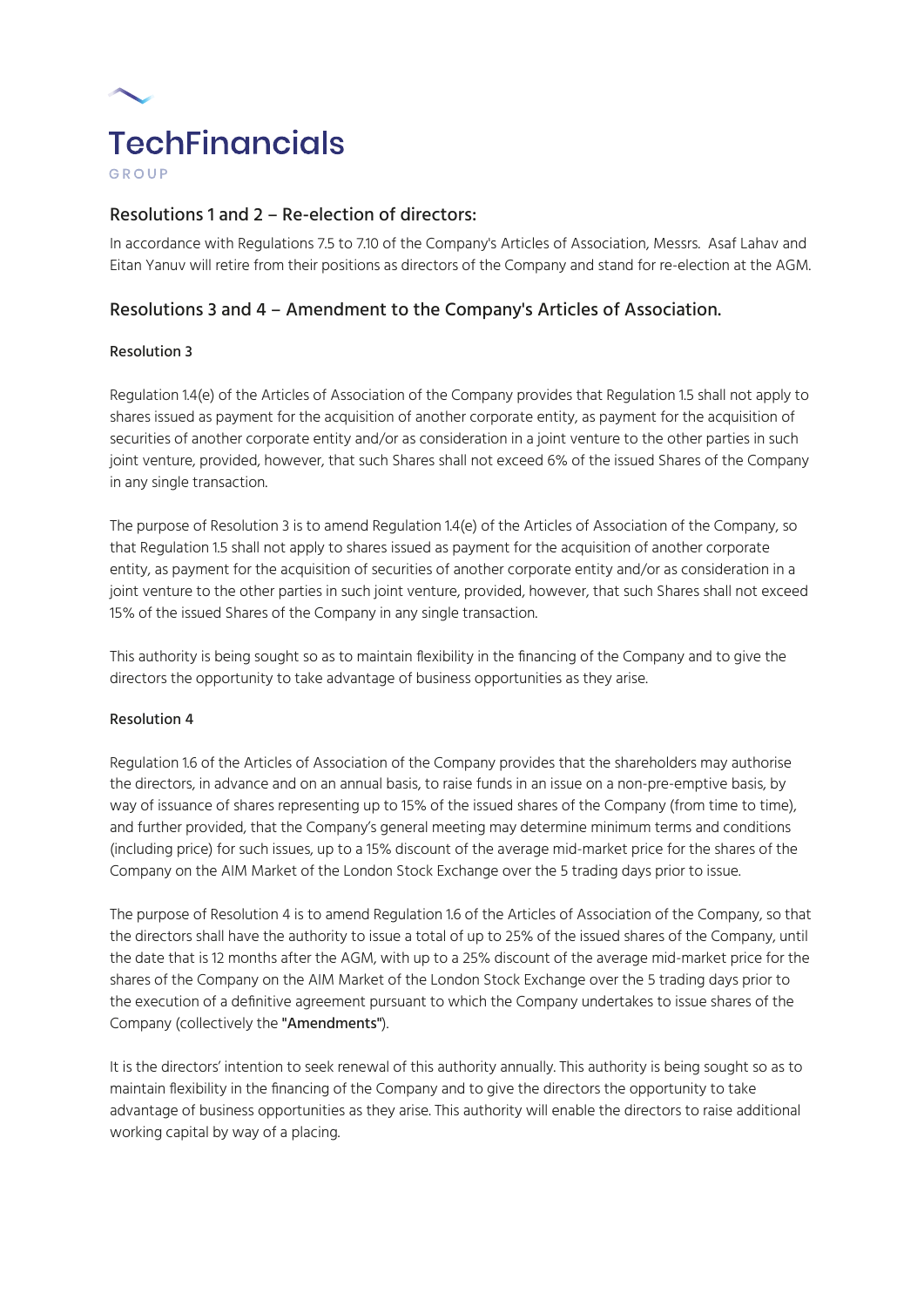

GROUP

The Annual General Meeting will be asked to approve the Amendments.

Holders of ordinary shares, or their duly appointed representatives, are entitled to attend and vote at the AGM. Shareholders are entitled to appoint a proxy to exercise all or any of their rights to attend and speak and vote on their behalf at the meeting.

You will not receive a Form of Proxy or Form of Direction for the Annual General Meeting in the post. Instead, please see the Notes of the Notice for instructions to enable you to vote electronically and how to register to do so, and Depositary Interest Holders will be able to vote in Crest. You will still be able to vote in person at the Annual General Meeting, and may request a hard copy Proxy Form directly from the Registrars, Link Asset Services, 34 Beckenham Road, Beckenham, Kent, BR3 4TU (telephone number: 0871 664 0300 or 0371 664 0300).

Yours sincerely

Christopher Bell CL-/olbell Independent Non-Executive Chairman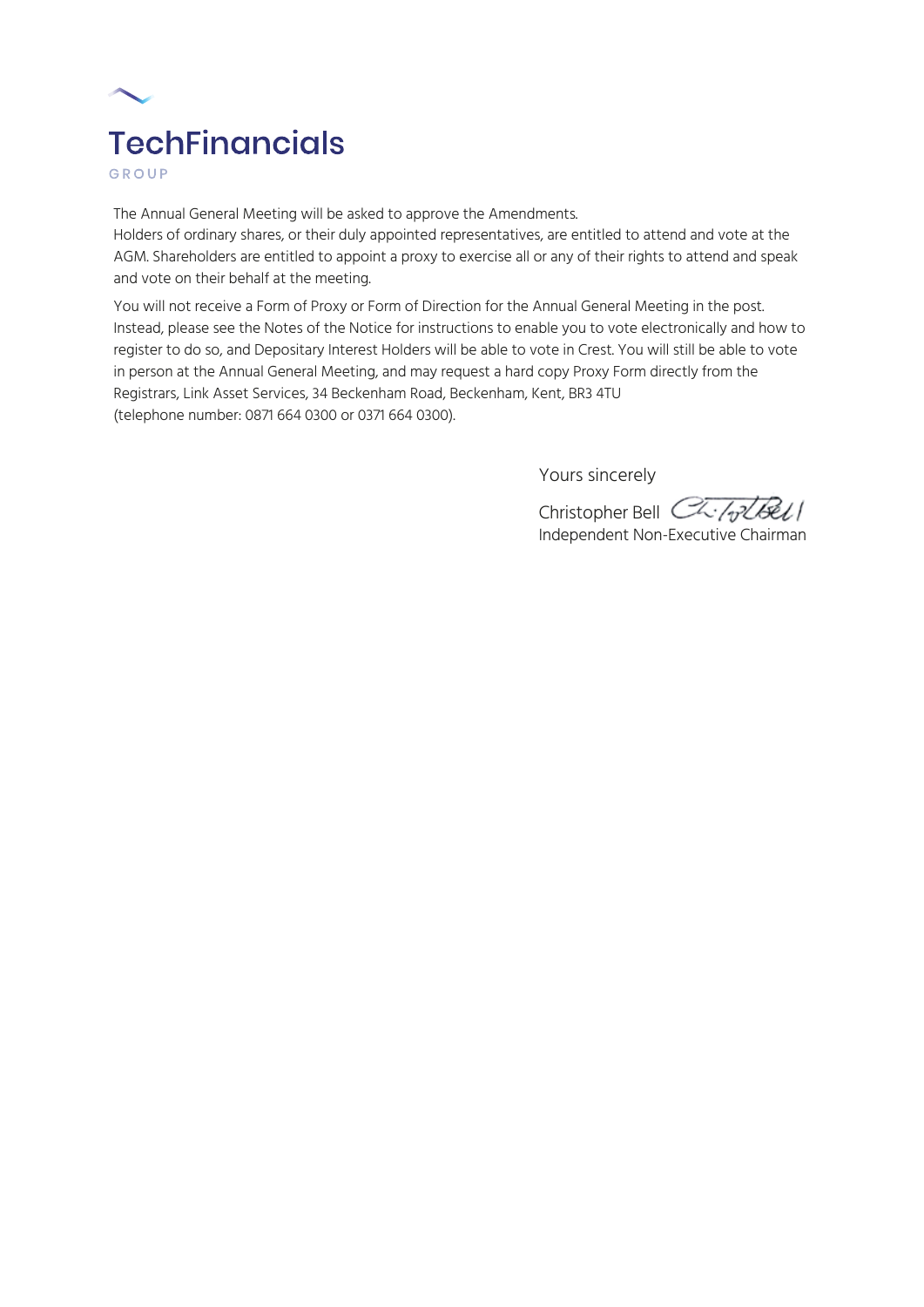

# NOTICE OF ANNUAL GENERAL MEETING TECHFINANCIALS, INC.

Notice is hereby given that the Annual General Meeting of Techfinancials, Inc. will be held on 17 July 2019 at 11:30 a.m. at the offices of Grant Thornton UK LLP, 30 Finsbury Square, London EC2A 1AG for the following purposes: To receive the Company's Report and Accounts for the year ended 31 December 2018; and to adopt the following resolutions:

1. To re-elect Mr. Asaf Lahav, as a Director.

2. To re-elect Mr. Eitan Yanuv, as a Director.

3. To authorize the amended and restated Memorandum and Articles of Association of the Company, which will include an amendment to Regulation 1.4(e) of the Company's Articles of Association, which will replace Regulation 1.4(e) of the Articles of Association in its entirely, as follows:

*(e) Shares issued as payment for the acquisition of another corporate entity, as payment for the acquisition of securities of another corporate entity and/or as consideration in a joint venture to the other parties in such joint venture, provided, however, that such Shares shall not exceed 15% of the issued Shares of the Company in any single transaction.*

4. To authorize the amended and restated Memorandum and Articles of Association of the Company, which will include an amendment to Regulation 1.6 of the Company's Articles of Association, which will replace Regulation 1.6 of the Articles of Association in its entirely, as follows:

*1.6 The Shareholders may authorize the Board, in advance and on an annual basis, to raise funds in an issue on a non-pre-emptive basis, by way of issuance of Shares representing up to 25% of the issued Shares of the Company (from time to time), and further provided, that the Company's general meeting may determine minimum terms and conditions (including price) for such issues, up to a 25% discount of the average mid-market price for the Shares of Company on the AIM Market of the London Stock Exchange over the 5 trading days prior to the execution of a definitive agreement pursuant to which the Company undertakes to issue shares of the Company.*

The consolidated version of the Memorandum and Articles of Association of the Company incorporating the above amendments can be found at https://group.techfinancials.com/constitutional-documents/.

Registered Office: By Order of the Board Craigmuir Chambers, Road Town Asaf Lahav Asaf Lahav Asaf Lahav Asaf Lahav Asaf Lahav Asaf Lahav Asaf Lahav Asaf Lahav Asaf Lahav A Tortola CEO VG1110, British Virgin Islands June 20, 2019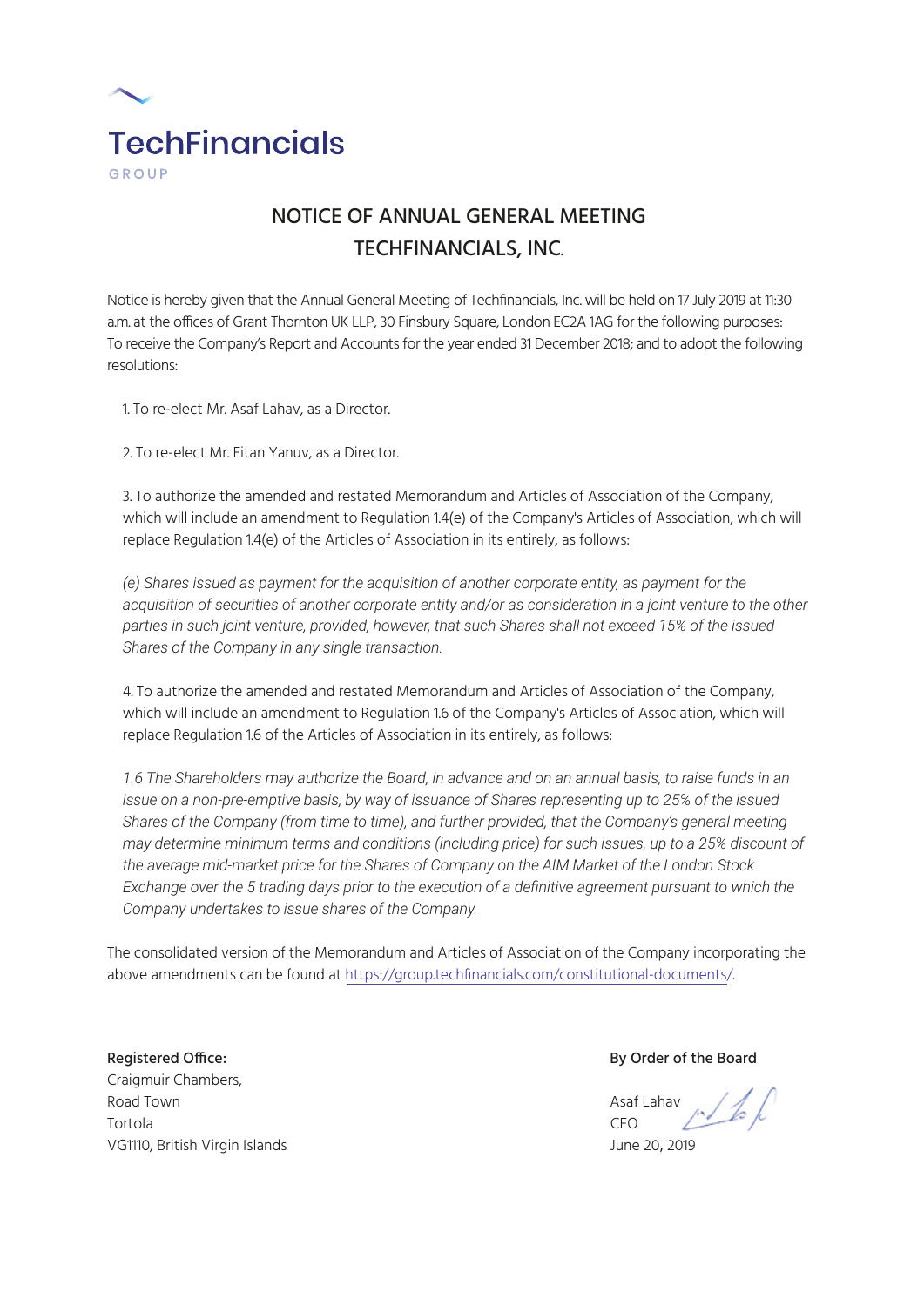

# Notes for Shareholders

- 1. Pursuant to Regulation 41 of the Uncertificated Securities Regulations 2001 (as amended), only those members registered in the register of members of the Company 48 hours before the Annual General Meeting (i.e. by close of business on 15 July 2019) (or if the Meeting is adjourned, in the register of members of the Company 48 hours before the date and time of the adjourned meeting) (the "Meeting") shall be entitled to attend or vote at the Meeting in respect of the number of shares registered in their respective names at that time. Changes to entries on the register of members after that time will be disregarded in determining the rights of any person to attend or vote at the Meeting.
- 2. Registered members of the Company may vote at the Meeting (whether by show of hands or poll) in person or by proxy or corporate representative. A member may appoint one or more persons as his proxy to attend and vote at the Meeting on his behalf. A proxy need not be a member. Where more than one proxy is appointed the instrument of proxy must specify the number of shares each proxy is entitled to vote.
- 3. The appointment of a proxy will not affect the right of a member to attend and vote in person at the Meeting or adjourned meeting. A member that is a corporation may appoint a representative to attend and vote on its behalf at the Meeting by delivering evidence of such appointment to the Company's registrar no later than 48 hours before the time fixed for the Meeting (i.e. by 11:30 am on 15 July 2019) or any adjourned meeting.
- 4. In order to be valid, the proxy appointment (together with any power of attorney or other authority (if any) under which it is signed, or a notarially certified copy of that authority) must be returned by one of the following methods, in each case so as to arrive no later than 11:30 am on 15 July 2019 or, in the case of an adjourned meeting, not less than 48 hours before the time appointed for holding such adjourned meeting (ignoring for these purposes non-working days) or (in the case of a poll taken otherwise than at or on the same day as the Meeting or adjourned meeting) for the taking of the poll at which it is to be used:

a. in hard copy form by post, by courier or by hand to the company's registrars, Link Asset Services at 34 Beckenham Road, Beckenham, Kent, BR3 4TU;

b. via www.signalshares.com by logging on and selecting the 'Proxy Voting' link. If you have not previously registered for electronic communications, you will first be asked to register as a new user, for which you will require your investor code (IVC), (which can be found on your share certificate), family name and postcode (if resident in the UK).